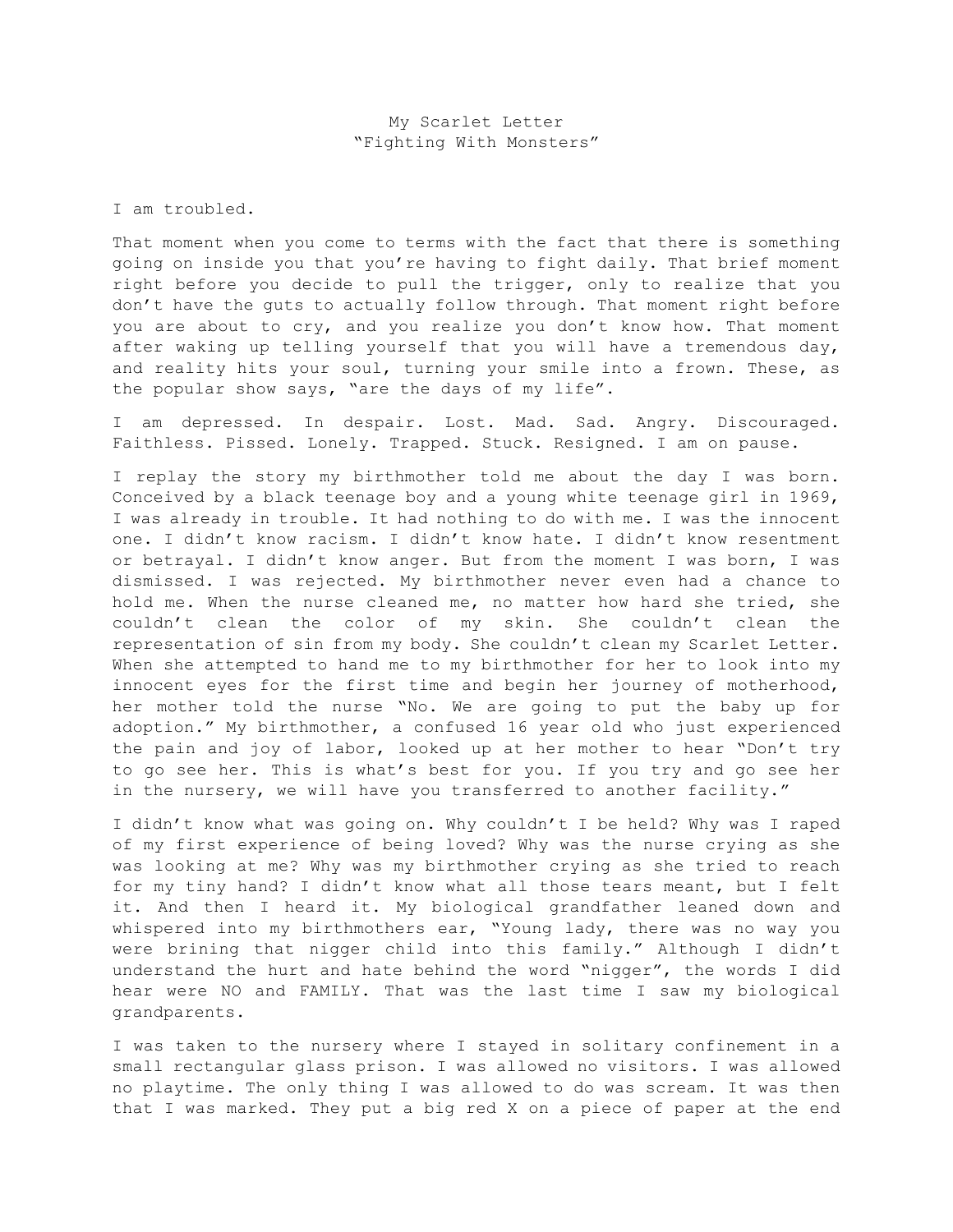of my cell. At first I thought it made me special. But I quickly learned otherwise. Jealousy became the one emotion that would stay with me my whole life. My housemates were being picked up and held and kissed. I had no one. For the next 220 hours, all I did was scream. "Who is going to love me? Why won't someone hold me? Why won't someone come kiss me and tell me I am beautiful?" I was scared. No one came to tell me it would be alright.

What I didn't realize was that two months later, I would get what I asked for. I was adopted by two amazing parents. They chose me. They wanted me. They could have picked anyone, but they picked me.

From the very beginning, I felt something so special. I felt something so normal. They didn't look like me, but that was ok. I didn't care. They brought other kids to live with me who had different color skin. But no one ever brought that up. I wasn't the "nigger child" anymore. I was my momma's babygirl. She told me and showed me she loved me every single day of my life. I didn't know what love was, but I did know that if this was it, I wanted to feel it forever. She told me I would be ok. She told me she would be there for me no matter what. Whenever I reached my hand out for hers, I found it. She took me from a nameless child and turned me into a real human being.

My birthparents were not absent from my life. They just didn't know it. My birthmother worked a few times a week for a pediatrician whose daughter was my bestfriend growing up. My biological father ended up going to college a block away from my house. He walked by my house everyday. He even dated my babysistter and helped babysit me, not knowing who I was. They were there. They just didn't know it.

They watched me turn into an allstar high school basketball player. They watched as I played in 3 NCAA Final Fours and graduate from college. They watched as I was drafted into the WNBA, act in a Disney Movie, produce a multiplatinum song for a famous rapper, and create my own company, aptly named BLANK. It was then that I was told that the name I was given at birth was Destiny.

But it was my adopted parents who helped me reach for that destiny. They helped me become someone through their love and support. It has not come without challenges. But nothing great ever does. I still fight with monsters. I fight with jealousy, insecurity, abandonment issues, unfiltered anger, and fear of rejection. But I know that I have people in my life who will always be there for me when I fall. I now know what tears mean. I know what choices can do in and to someone's life. Many lives were turned upside down the day I was born. That has not gone unnoticed. But I'd like to think that my life was turned upright on that day. I'd like to think that a moment filled with hate, anger and uncertainty, turned out to be the moment my life actually began. The moment when I was available for adoption.